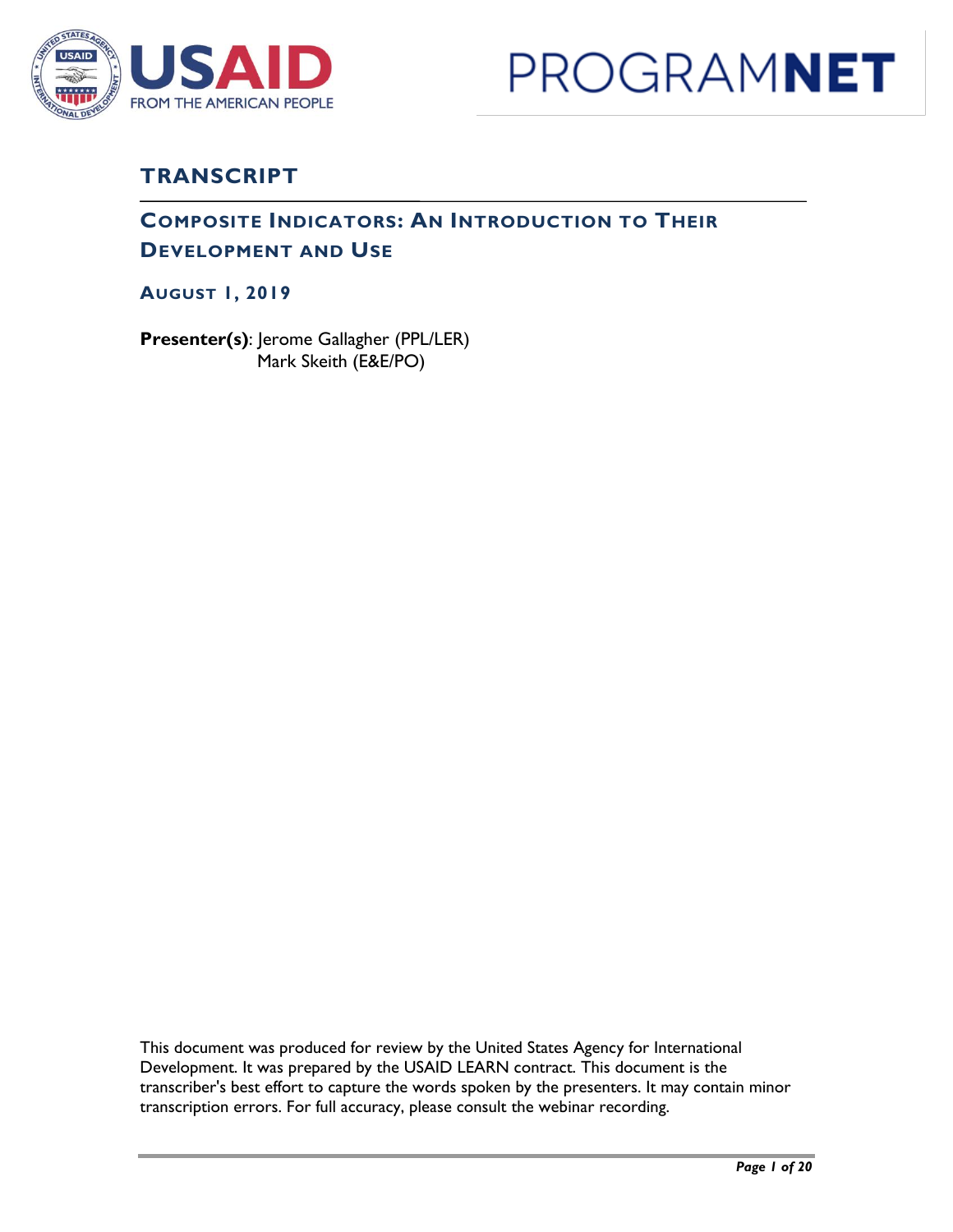



| [0:00:00]         |                                                                                                                                                                                                                                                                                                                                                                                                                                                                                                                                                    |
|-------------------|----------------------------------------------------------------------------------------------------------------------------------------------------------------------------------------------------------------------------------------------------------------------------------------------------------------------------------------------------------------------------------------------------------------------------------------------------------------------------------------------------------------------------------------------------|
| Jerome Gallagher: | All right. Hello and welcome to this webinar on composite<br>indicators, an introduction to their development and use. We are<br>very pleased you are able to join us this morning. I'm Jerome<br>Gallagher. I'm an M&E specialist on the institutional support<br>services contract in the PPL Bureau and one of the things I do in<br>PPL is try to provide guidance, technical assistance on program<br>monitoring. So I'm very excited about our topic today.                                                                                  |
|                   | Composite indicators is a topic I find both interesting and<br>increasingly important in our work at USAID. I hope you will find<br>that as well and that's why I'm so delighted to be joined today by<br>Mark Skeith. Mark's an empirical analyst from the E&E Bureau.<br>Mark has been instrumental of development of USAID self-<br>reliance metrics and just has load of experience working with<br>composite indicators, reviewing composite indicators, developing<br>composite indicators.                                                  |
| [0.01.00]         |                                                                                                                                                                                                                                                                                                                                                                                                                                                                                                                                                    |
|                   | I'm convinced he probably even dreams about composite<br>indicators in his sleep. Welcome, Mark.                                                                                                                                                                                                                                                                                                                                                                                                                                                   |
| Mark Skeith:      | I have, on occasion, dreamed.                                                                                                                                                                                                                                                                                                                                                                                                                                                                                                                      |
| Jerome Gallagher: | [Laughs].                                                                                                                                                                                                                                                                                                                                                                                                                                                                                                                                          |
| Mark Skeith:      | Thanks, Jerome. Great to be here and hi, everyone. Really excited<br>to speak about this important topic. Composite indicators have<br>really ballooned in popularity across development policy circles<br>and even among practitioners in their programs including<br>increasingly within USAID. With their rising popularity, we've<br>seen the practice composite index construction improve<br>dramatically in recent years which has been great to see but we've<br>also seen some persistent critiques. In some cases, well founded<br>ones. |
|                   | The reality is really that composite indices are good tools when<br>they're purpose built, when they're built responsibly, when they're<br>built transparently and when they're used by users appropriately.<br>And they are bad tools when they are not. So I'm glad to see how<br>many people selected they're fans of composite indicators in the<br>initial poll.                                                                                                                                                                              |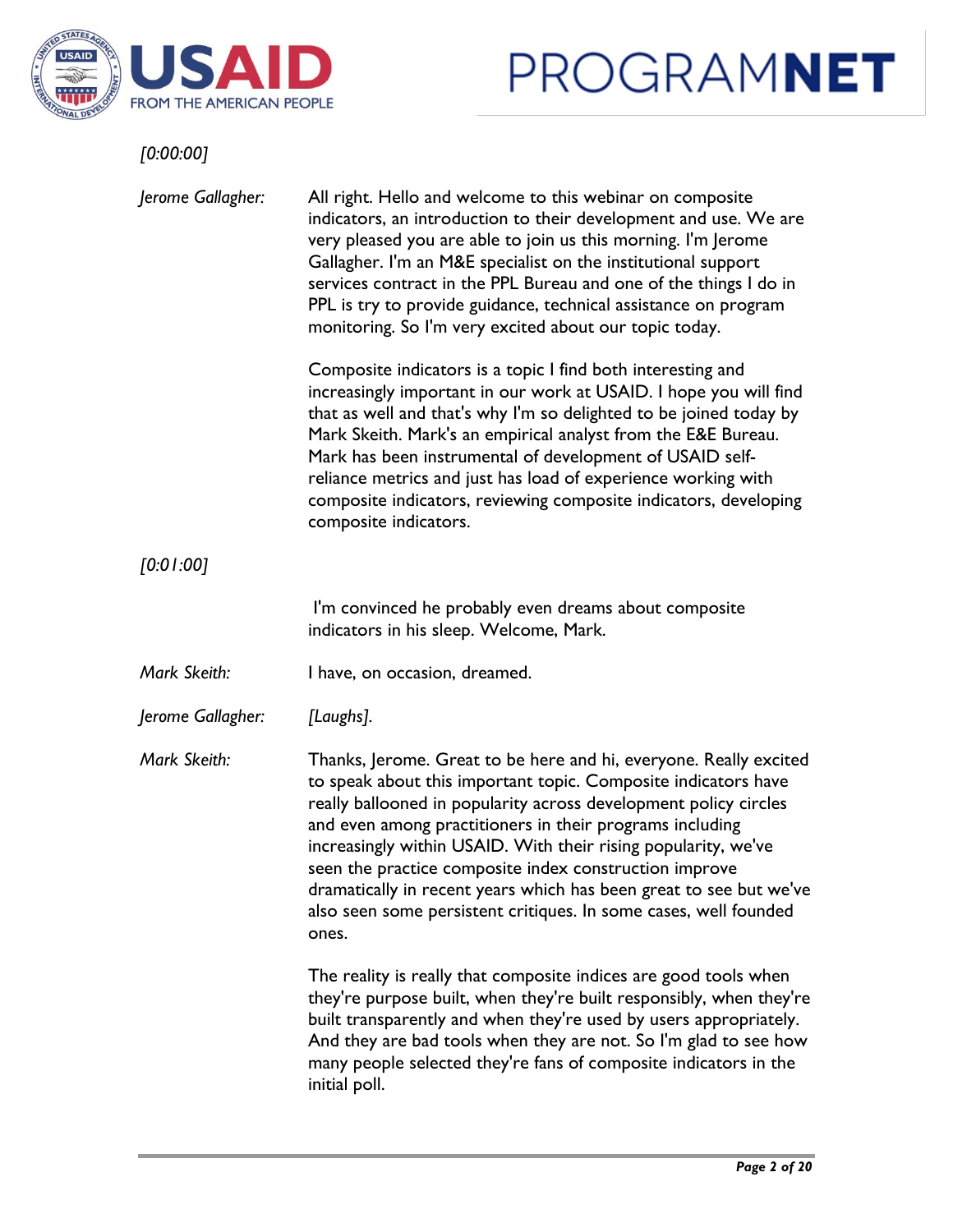

*[0:02:00]*

We only have one hour today and this is just a primer but we do hope this webinar helps to quip you to interpret the barrier of composite indices out there to better inform your work.

*Jerome Gallagher:* All right. So let's just go quickly through the agenda for today's webinar. So first, we're just going to say a few introductory points about composite indicators, what they are, some strengths and limitations. Next, we're going to briefly go through some but not all of the key steps in designing a composite indicator from the underlying conceptual framework, to visualization. This is a big topic so we're not going to get into a lot of details but I think understanding some of these steps will help if you ever need to develop or review or even just be a consumer of a composite indicator.

> Then we'll talk about reviewing a composite indicator with a little bit of a focus on trade off and then we'll point you to some resources –

*[0:03:00]*

where we think are useful for learning more about composite indicators. And then at the end, we'll open it up for questions that you might have about composite indicators that we might be able to answer.

*Mark Skeith:* **Okay. Thanks Jerome. So let's start with a quick definition of a** composite indicator or index. Essentially, it's a set of indicators that reflect various dimensions of some unobserved singular concept. So when taken together, those various measures gauge that singular concept. The index's ingredients and how they are aggregated are determined by the author. It's key to understand what decisions were made by that author and why and the purpose of the index. Today, we're going to walk through some of the building blocks of composite indices and these building blocks are all highly interrelated in most cases.

> One of the key points to take away that I hope you take away here today is that every composite index that has ever been built is built on some form of tradeoffs and judgment calls.

*[0:04:00]*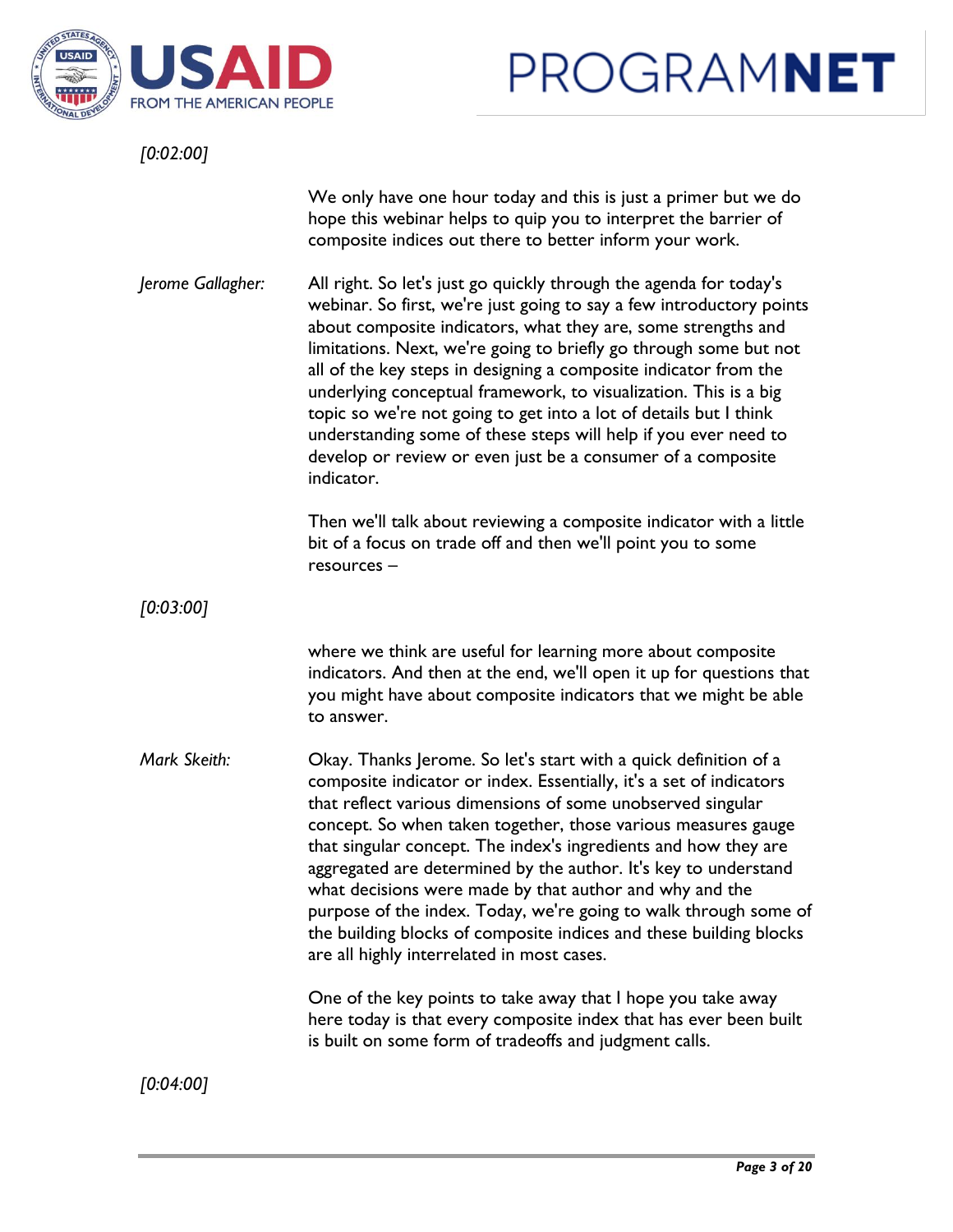



This is unavoidable and not a reason to disregard composite indices all together. It's no different than any evaluations that's ever been conducted or survey that's ever been administered. The key is really whether the index is built reasonably, transparently, and based on evidence when possible. One quick example, it's probably one of the most widely known examples in the development field is the UN's Human Development Index. As this graphic shows, it uses four indicators to gauge three pillars of human development, income to reflect a decent standard of living, life expectancy to reflect a long healthy life, and two indicators of years of school and to reflect the knowledge base. It's a pretty straight forward index but there's a lot that goes into building even something like this.

*Jerome Gallagher:* So Mark, what are some of the strengths of composite indicators?

*Mark Skeith:* I wanted to highlight two main strengths that I see. One big advantage is obviously that they reduce the visible size of a set of indicators without dropping the underlying information base.

*[0:05:00]*

Although, they do, of course, obscure that underlying information base. By doing so, they are easier to interpret than a battery of separate indicators, especially for senior leadership or for nondata folks or for people outside the development field. So essentially, they can provide a quick, accessible bottom line in digestible format. Another big strength of composite indices is that I think it's relevant to USAID is it can fill some key knowledge gaps by allowing for critical comparative analysis of multidimensional issues that simply otherwise wouldn't be possible.

So for instance, there are many of these types of multidimensional issues that we gravel with every day here at USAID like competitiveness or fragility or disaster risk. They can't be captured by a single indicator and require far too many indicators to be adequately and feasibly summarized for decision makers, policy makers. Jerome, how about now, can you highlight some of the limitation of composite indicators?

*Jerome Gallagher:* Sure. Yes.

*[0:06:00]*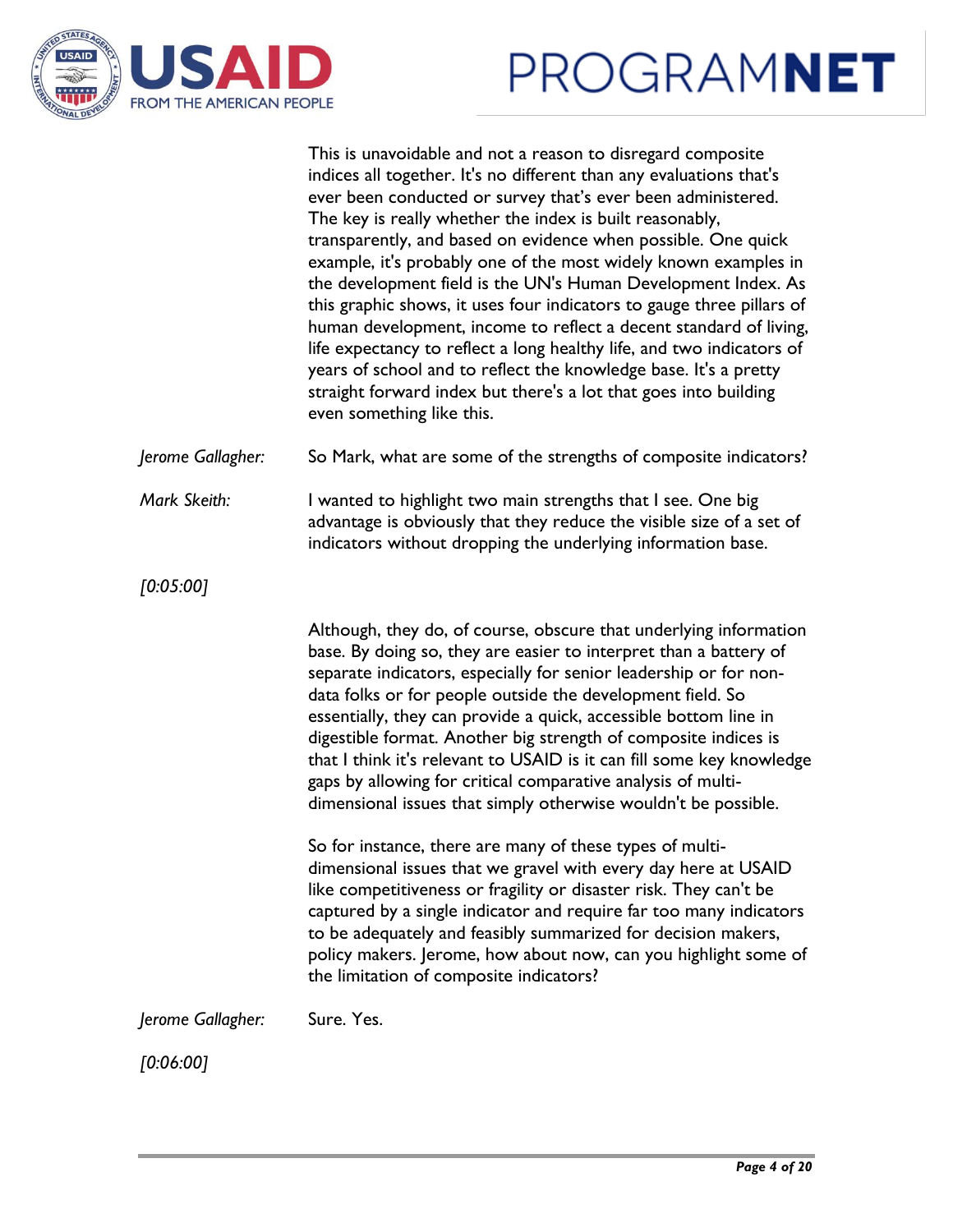



For all the composite indicator skeptics out there, important to mention the limitations as well. So first, I think these indicators can take a lot of time and effort to develop. So there really needs to be a compelling case for the added value that a composite indicator brings or we're just having a set of indicators that individually measure the various phenomenon of interests rather than trying to aggregate them into a single indicator.

Second, by summarizing concepts that are multidimensional nature and aggregating multiple indicators into a single indicator, these composite indicators can disguise the variation across cases and invite some simplistic and often inappropriate policy conclusions. For example, we often try to measure democracy. Right? This big concept of democracy.

### *[0:07:00]*

But two countries that score – that have the same score on a democracy index, right, might have very different reasons if they score low, for instance, for why they are considered undemocratic. Right? One might be more about the competitiveness of elections in that country while in another country that receive the same score, it might be more about lack of freedom of the press. So an aggregate measure can disguise some of those variations if you don't look at – if you don't disaggregate it into the individual indicators and that can invite simplistic policy conclusions and policy responses.

And then just a last reason, design and construction of these composite indicators can be quite complex and that can often obscure the inner workings of that composite indicator and really just make it hard to determine what subjective decisions were made in the construction of that composite indicator –

### *[0:08:00]*

or if there was bias in its creation or just poor measurements in some of the indicators that make up that composite indicator. So at this point, you might be asking why we should even care about composite indicators. Well, despite, I think, some of the limitations, composite indicators are something that I feel we have seen a lot of interest at USAID and I think rightly so. Of course, the J2SR country road maps provide what are probably the most prominent composite indicators in USAID right now. Road maps use 17 third party indicators, some of which are indices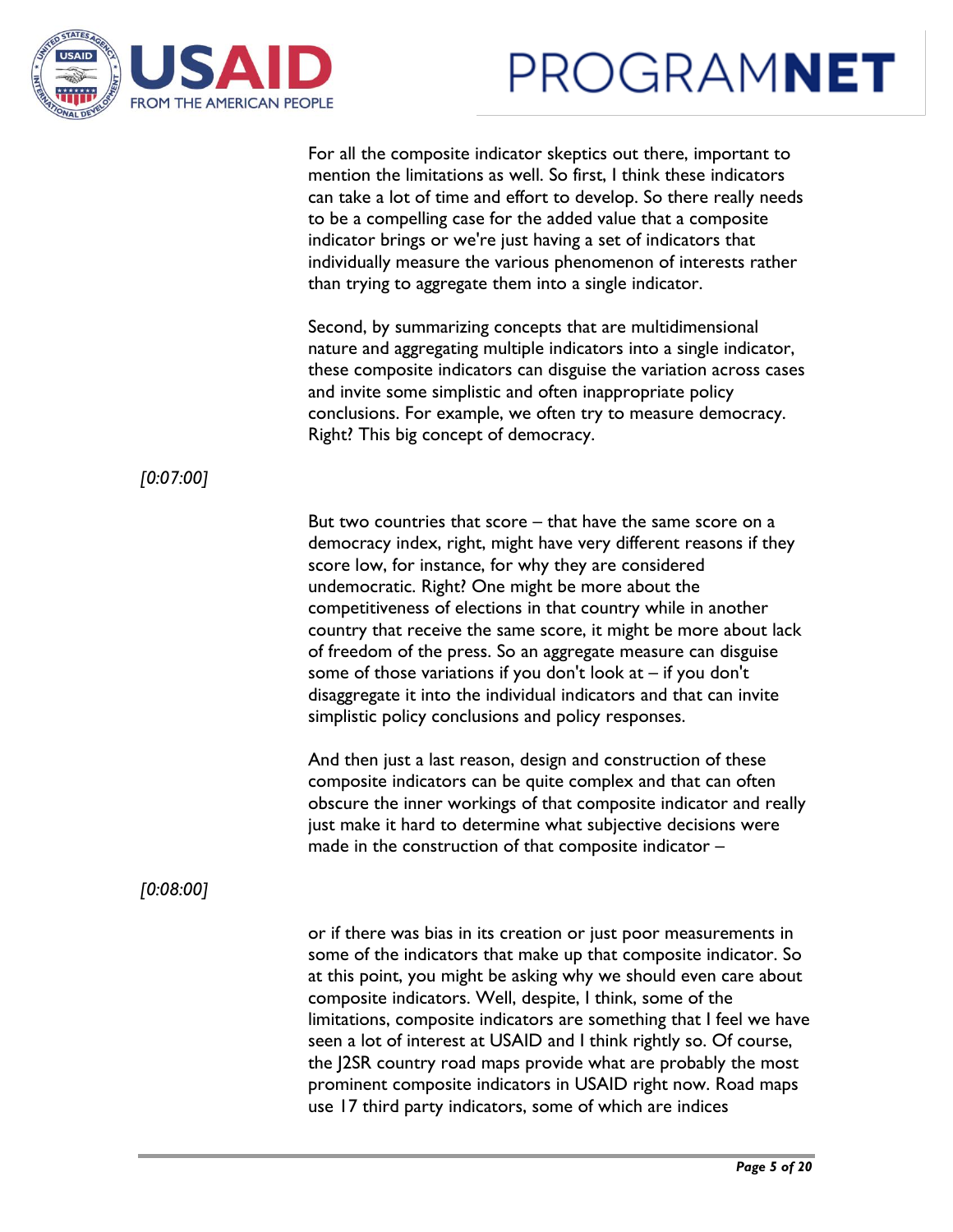

themselves and aggregate them into composite indicators of country capacity and country commitment.

But I think they did a pretty good job on that *[laughs]* and I know Mark –

*Mark Skeith:* Thanks, Jerome.

*Jerome Gallagher:* Had a hand in that. But in addition to the self-reliance metrics, those are really just the tip of the iceberg. Numerous missions are using composite indicators throughout their program cycle.

*[0:09:00]*

In many cases, missions are drawing on third party country level composite indicators in their CDCSs or in their performance management plans to help engaging progress toward development objectives. We also see missions working with implementing partners to develop new composite indicators at the project or activity level. For example, the Bosnia mission has, for many years, worked with an implementing partner on the judicial effectiveness index. And I understand Uganda mission is working on composite indicators to measure resilience at the regional level. Even our standard foreign assistance indicators that we use to report in the annual PPR includes some composite indicators.

For instance, the civil society organization sustainable – sustainability index which is one of our DR standard indicators.

*[0:10:00]*

So with that, let's get into talking about the design or the development of composite indicators. And we'll start with arguably the most important element in the development of composite indicators and that's the conceptual framework. And by that, we just mean that the theoretical basis for the selection and combination of variables or indicators into a meaningful composite indicator. So a clear conceptual framework is really the foundation of constructing the composite indicator. It drives the subsequent steps in the development and construction of a composite indicator.

What is badly defined is going to be badly measured so we really want a good conceptual framework as our foundation. And it just involves defining the phenomenon that you aim to measure,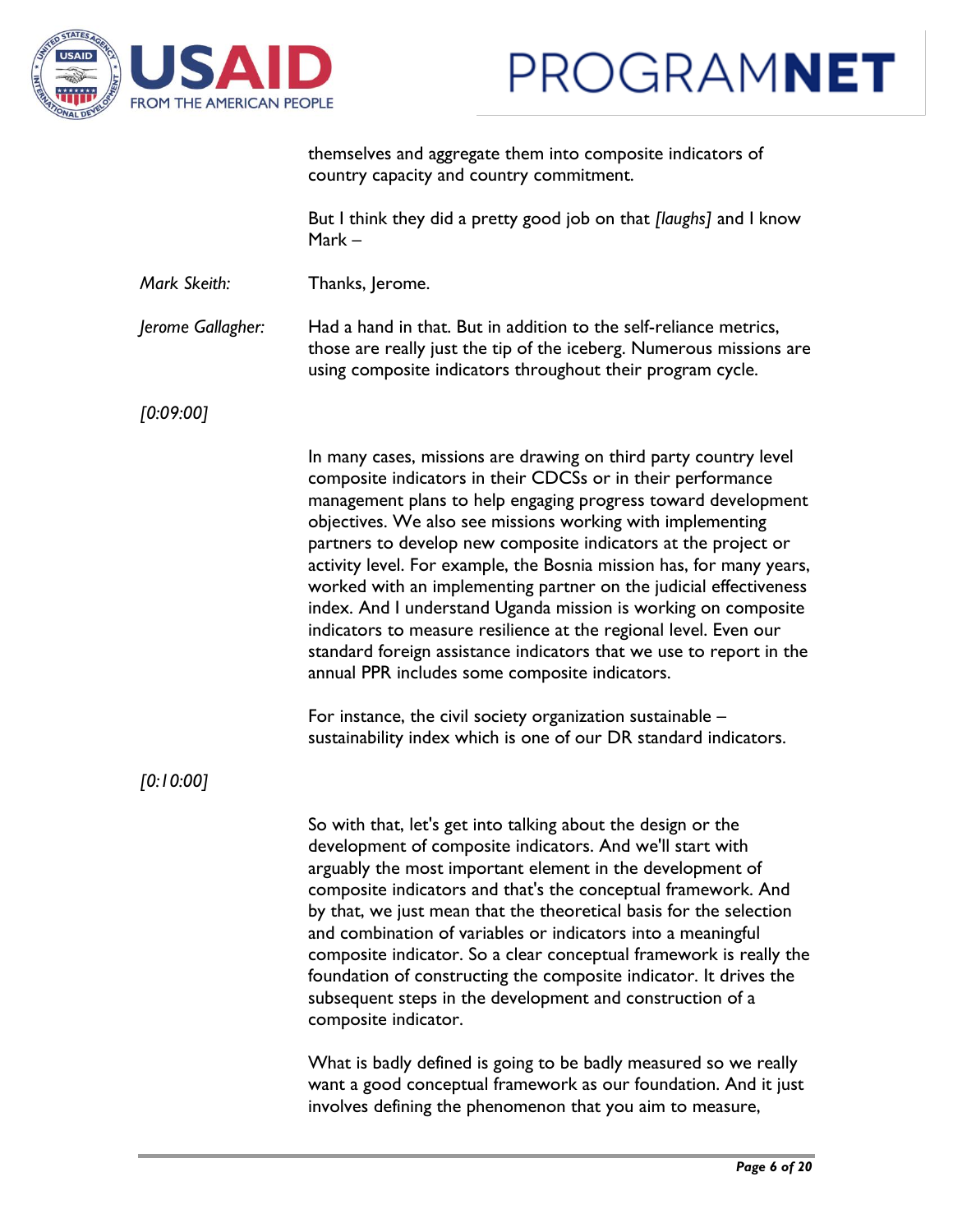



determining what factors matter for that phenomenon and determining their relative importance.

| [0:11:00]    |                                                                                                                                                                                                                                                                                                                                                                                                                                                                                                                                                                                                                                                                                   |
|--------------|-----------------------------------------------------------------------------------------------------------------------------------------------------------------------------------------------------------------------------------------------------------------------------------------------------------------------------------------------------------------------------------------------------------------------------------------------------------------------------------------------------------------------------------------------------------------------------------------------------------------------------------------------------------------------------------|
|              | And those determinations can be shaped by theory, by empirical<br>research, political philosophy, the academic literature, et cetera.                                                                                                                                                                                                                                                                                                                                                                                                                                                                                                                                             |
|              | And of course, different composite indicators can have different<br>degrees to which they're based on empirical work or particular<br>world views. And in new policy areas, sometimes, there's not a lot<br>of work done on a particular phenomenon, which is all the more<br>reason then, to invite experts and stakeholders into thinking<br>through the theory underlying the conceptual framework<br>underlying a composite indicator and being part of its<br>construction.                                                                                                                                                                                                  |
| Mark Skeith: | Great. Thanks, Jerome. Let's take a look at an example now of a<br>couple conceptual frameworks and how their organization can<br>help drive results even if they're trying to measure the same thing.                                                                                                                                                                                                                                                                                                                                                                                                                                                                            |
| [0.12:00]    |                                                                                                                                                                                                                                                                                                                                                                                                                                                                                                                                                                                                                                                                                   |
|              | In this case, we're looking at two different composite indices that<br>are both aiming to gauge economic freedom worldwide. At left,<br>we have Frazier institutes index of economic freedom and at right,<br>we have Heritage's index of economic freedom. Like most indices,<br>these frameworks both take the form of a nested or tiered<br>structure. When you look across them at the content, at first<br>glance, they look very similar covering many of the same topical<br>areas like government size and the legal system which isn't exactly<br>surprising because they both aim to gauge the exact same<br>concept, economic freedom and are using all the same data. |
|              | But when you look closely at the structure and the contents of<br>each index, you can see a few major differences that can influence<br>the results substantially. One quick example is when you look at<br>where trade freedom shows up in their framework, it features<br>much more prominently in Frazier's version than in that of<br>Heritage. It's one of Frazier's five main pillars which it is only one<br>component of heritage's market openness pillar.                                                                                                                                                                                                               |
| [0:13:00]    |                                                                                                                                                                                                                                                                                                                                                                                                                                                                                                                                                                                                                                                                                   |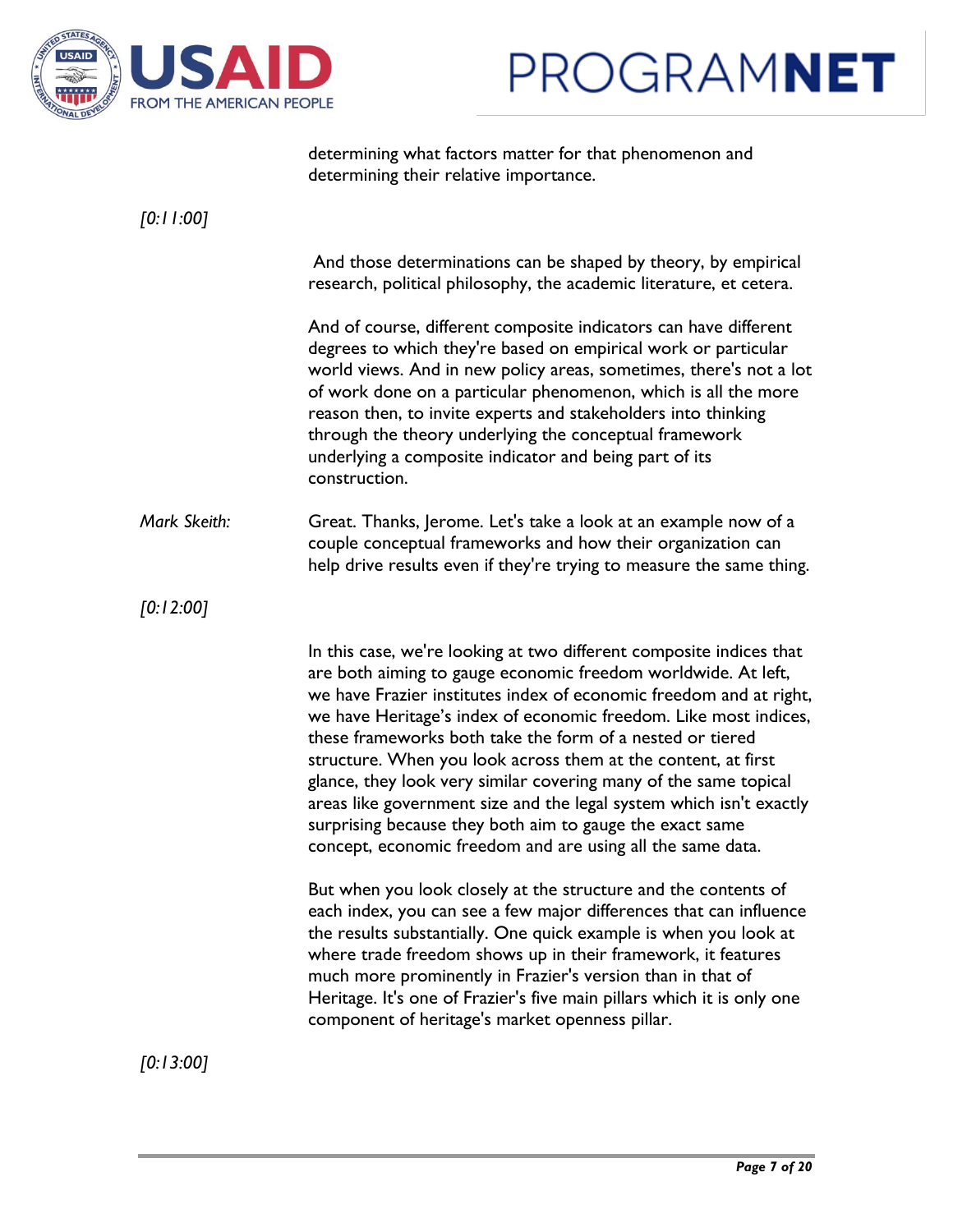



As a result, the variable ends up constituting 20 percent of Frazier's overall score, yet only 8 percent of heritage's score. Same can be said of monetary health, as well, if you look. And there's plenty of other examples if you dig into this and really, when you compare any two indices that are trying to gauge the same thing. There probably are important differences in their structures that drive the results.

*Jerome Gallagher:* So Mark, why are there pumpkins on this slide?

*Mark Skeith: [Laughs]* That's a good question, Jerome. So for those listening here and apologies in advance to the non-Americans who are going to be thoroughly confused by this analogy but I'd ask everyone out there, what criteria do you use when you go to a pumpkin patch to pick a pumpkin? Is one criteria color? Maybe size, integrity of stem? Maybe whether the pumpkin has weird bumps all over it. Of course, there's no absolute best type of pumpkin. It really depends what you're using it for and your preferences. You may simply prioritize seed volume if you're baking seeds.

*[0:14:00]*

Or you may even want those warts if you're trying to paint it into an ugly, evil witch. So with that analogy, I'm not going to read all of the criteria you use when selecting indicators for an index but as with pumpkins, there are a lot of different criteria to consider when selecting indicators that feed into an index and really, there's no right or wrong answer as to which criteria are going to be most important for you and for your indexes purposes. But I will say that the relative importance is inherently tied to the index's intended use and also, the nature of what you're trying to measure, the concept you're trying to measure for that indicator.

But I will say typically, two central factors tend to be the relevance of the indicator to the phenomena being measured and obviously, the reliability and accuracy of measurement. So if we're reviewing a global index across countries, we really want the indicator to ideally, be a reliable predictor of the concept being measured across as many countries as possible and over time.

*[0:15:00]*

And when data are scarce, you may need to look for proxy variables and to determine whether it's better to include those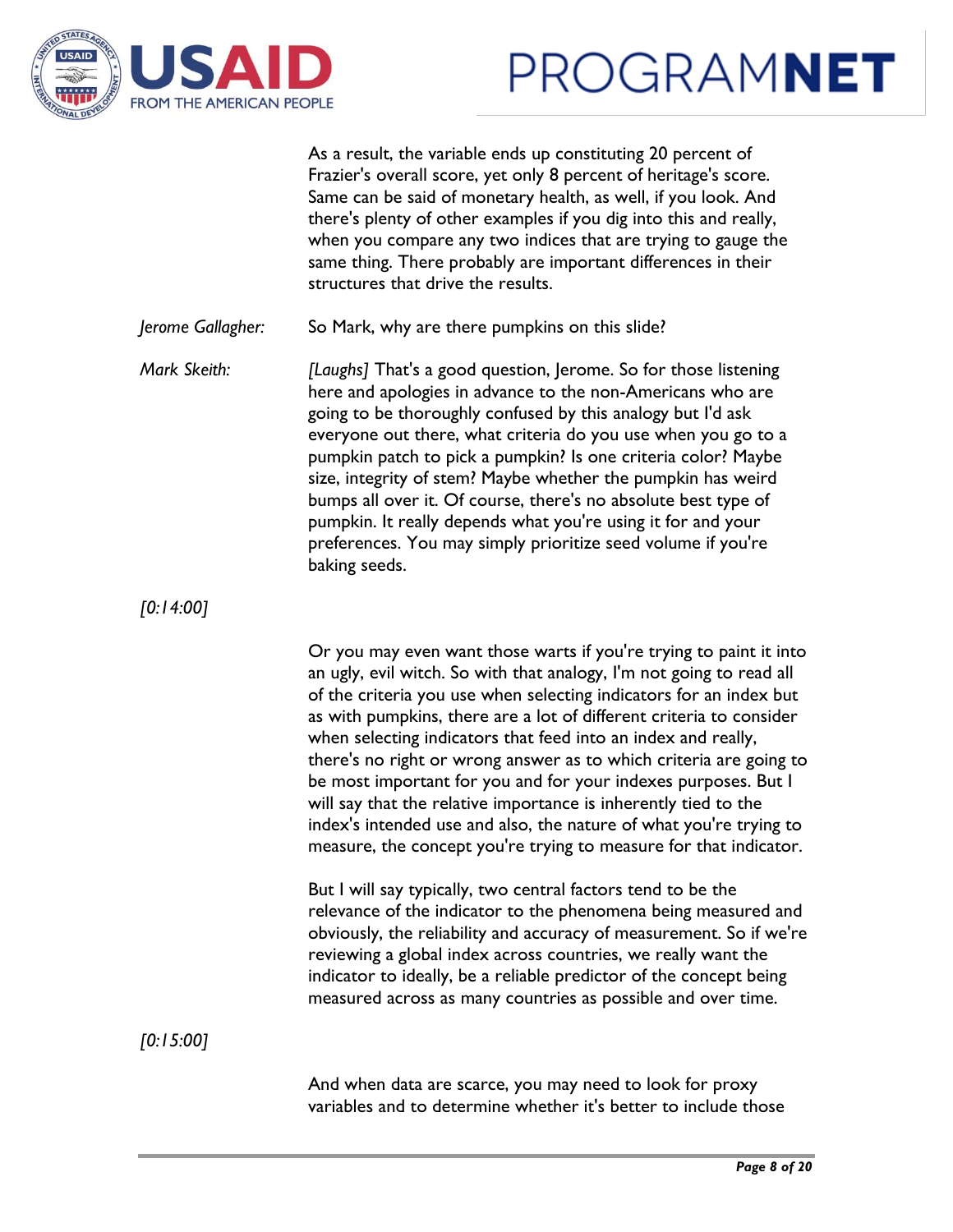



verses omitting the concept altogether from the framework. So it's a good example of one of the tradeoffs that need to be made by an index constructor.

So let's take an example from our agency's recent development of the new journey to self-reliance country road maps where we were tasked with finding the 17 best suited indicators for measuring what were identified through the agency through a huge consultative process that has 17 core interrelated aspects of commitment and capacity in each country. Hopefully, most of you are familiar with this roadmap tool but real quick, the 17 metrics organized into seven sub-dimensions, which in turn, are grouped into two dimensions, capacity and commitment.

So let's take a look specifically at one of the seven sub-dimensions government capacity, which comprises three indicators shown here.

*[0:16:00]*

One of those indicators is efficiency of tax administration, which is a very important aspect of financing self-reliance and an emerging priority in the development field at large but in our case, for this process, it ended up proving to be a tricky one to pin down in terms of finding a single indicator that is meaningful, reliable, and timely across all developing countries or even a majority of them. So at right, we can see some of the main candidates we considered applying the criteria that I showed you on the pumpkin slide. We were look for something that could either capture tax administration or even better, the broader concept of domestic resource mobilization.

So the first candidate, government taxed revenue as a percentage GDP, simple captures total tax revenue collected as a percentage GDP. And it's beneficial in that it's very easy to understand what's being measured. It's based on objective concrete data and covering is pretty good. However, we found that relevance across countries is questionable because the optimal level that you'd want to see would really depend on the country's situation and economy.

*[0:17:00]*

So because of that comparability issue, we shelved that option.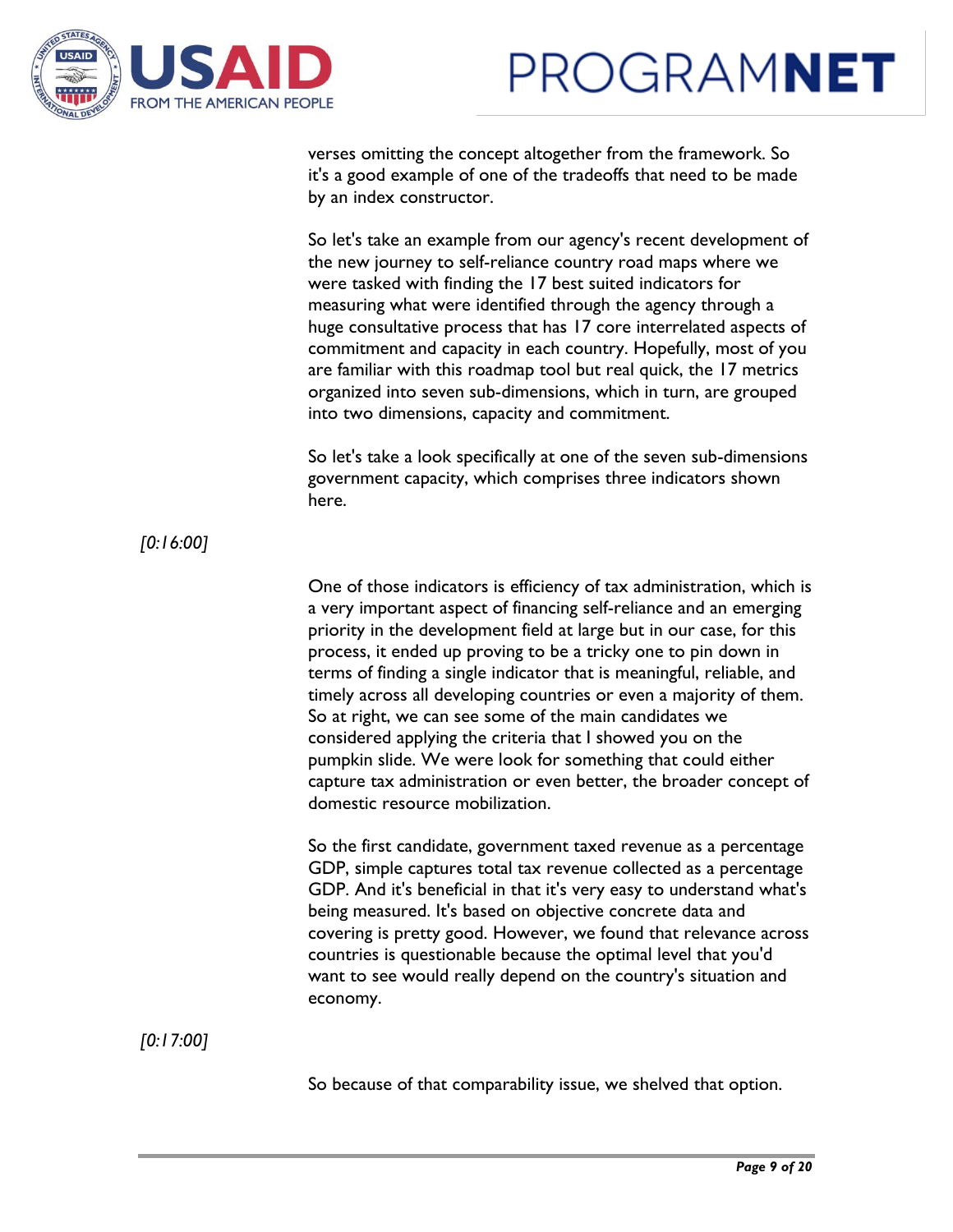



Another candidate we looked at was the World Banks country policy institutional assessment measure of efficiency of revenue mobilization. This one really hit the head – nail on the head conceptually in terms of the key issues we cared about but coverage was really poor. Essentially, a non-starter for the roadmap. And the quality of the methodology is a bit of a black box, which is another ding in the con column so we moved on.

Another candidate, World Banks paying taxes was a part of the – is a part of the well-known World Bank doing business index. For this one timeliness, coverage across countries were strong but it's very narrow measurement wise in that it's centered only on the experience of a typical firm in the largest city in each country with no consideration of other firms or even of individual income taxes or property taxes. Things like that.

Also, it did not correlate even loosely with any of the other candidates which was a huge red flag for us so we moved onto the next candidate.

*[0:18:00]*

We also considered an indicator called tax effort from USAID's collecting taxes database. This indicator resolved the key weakness with the government tax revenue candidate in that it measures how much tax revenue a country collects visa vi what can be reasonably expected of that country to collect given its macroeconomic, demographic and institutional features. However, it is part of the USAID brain and data set and for at least for the roadmap's first year, we were advised to stick with third party data to remain objective for that initiative.

So we ended up settling on the institutional profile databases efficiency of tax administration indicator. It nailed exactly what we wanted to measure conceptually. It had decent coverage. It was just updated in 2016 and it was third party. It's a qualitative assessment with seemingly credible results for the most part. The problem with it really, one of the big problems with it is it's only updated every three to four years so it was a bit of a temporary solution.

*[0:19:00]*

We actually reevaluated these options again this year for the FY20 roadmaps, in part based on mission feedback and priorities for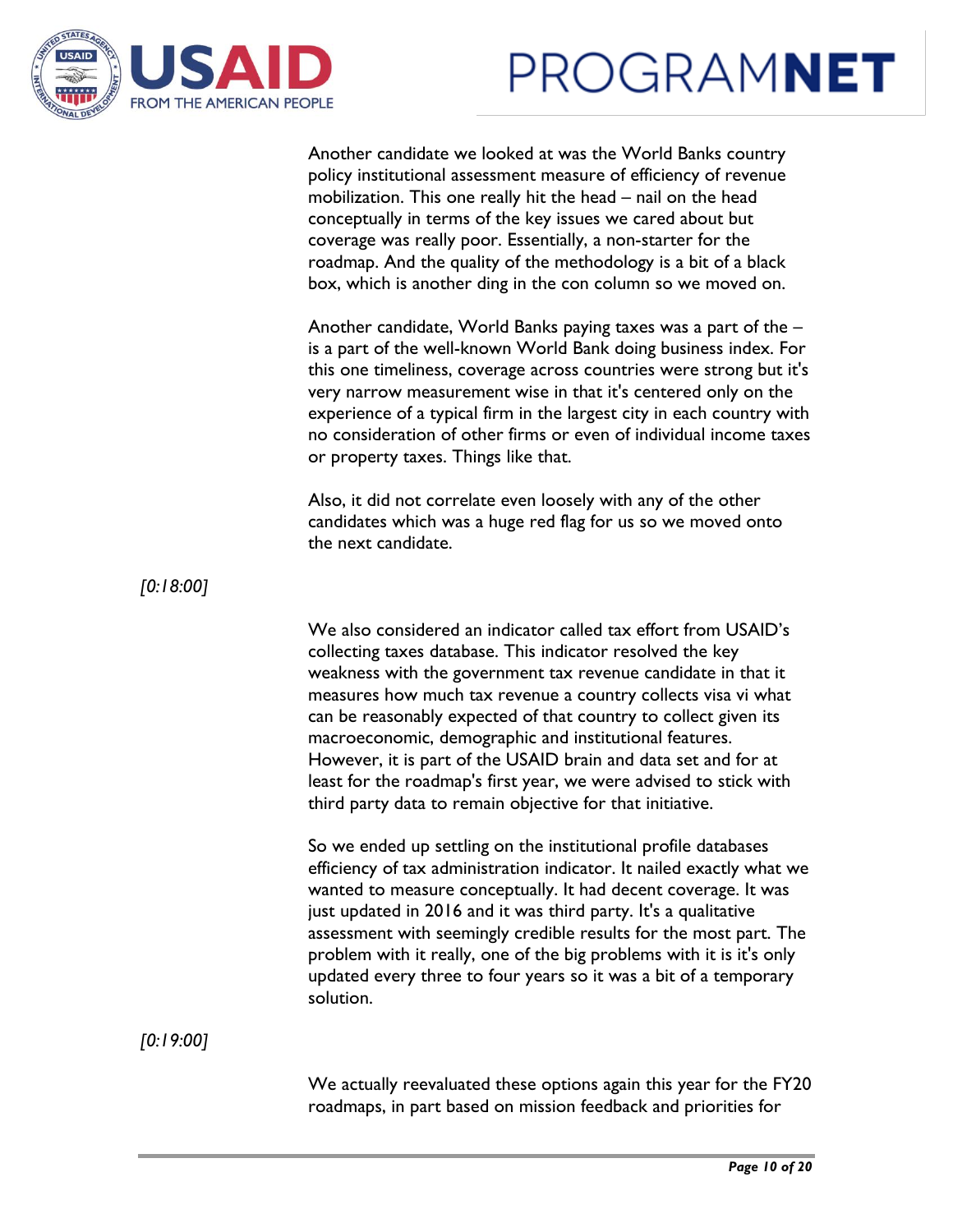

this year. This year's roadmaps. And we're going to actually revise this metric again for the sake of continual betterment of that tool. I'm not going to go into that here but look at or more information on all the change to the roadmaps in a couple webinars PPL's hosting next week.

*Jerome Gallagher:* Thanks, Mark. I think it's very helpful to go through that process of understanding how one selects the indicators for a composite indicator. Next, we – so now, that you've thought about a conceptual framework and you've selected indicators for a composite indicator, the next element in the development of a composite indicator is normalization and that's just a process of transforming the measured units of each variable or indicator in your composite indicator so that they're all on the same scale.

*[0:20:00]*

It's quite typical that when you select indicators, they'll have different scales so one might be percentage. One might be accounts. So normalization is a process that one needs to go through in developing that composite indicator. Here's just three of the most common approaches for normalization. There are many, many different types of approaches. The first is just a simple rank, right? So if you're creating a composite indicator of ten countries, each indicator will be transformed into a number from one to ten depending on the country's rank on that indicator.

The next is one of my favorite, min max method. It sets a scale where the lowest value is zero and the highest value is one. We'll go through an example in a minute. And then there's also standard scores. There's Z scores also quite commonly used. It normalizes indicators to a mean of zero and a standard deviation of one. Of course, as I said, there are many ways to normalize indicators, each of which have their strengths and weaknesses.

*[0:21:00]*

And choices about normalization should be informed by both the properties of the data, such as the presence of outliers and how the data's expected to be used. Whatever choice is made, it really should be documented with the reasons for that choice. Something to look out for when you're reviewing the composite indicator. Let's just go through a really quick example. Here, I've created what I called a regional generosity index and I wanted to create this composite indicator by mashing up two indicators, a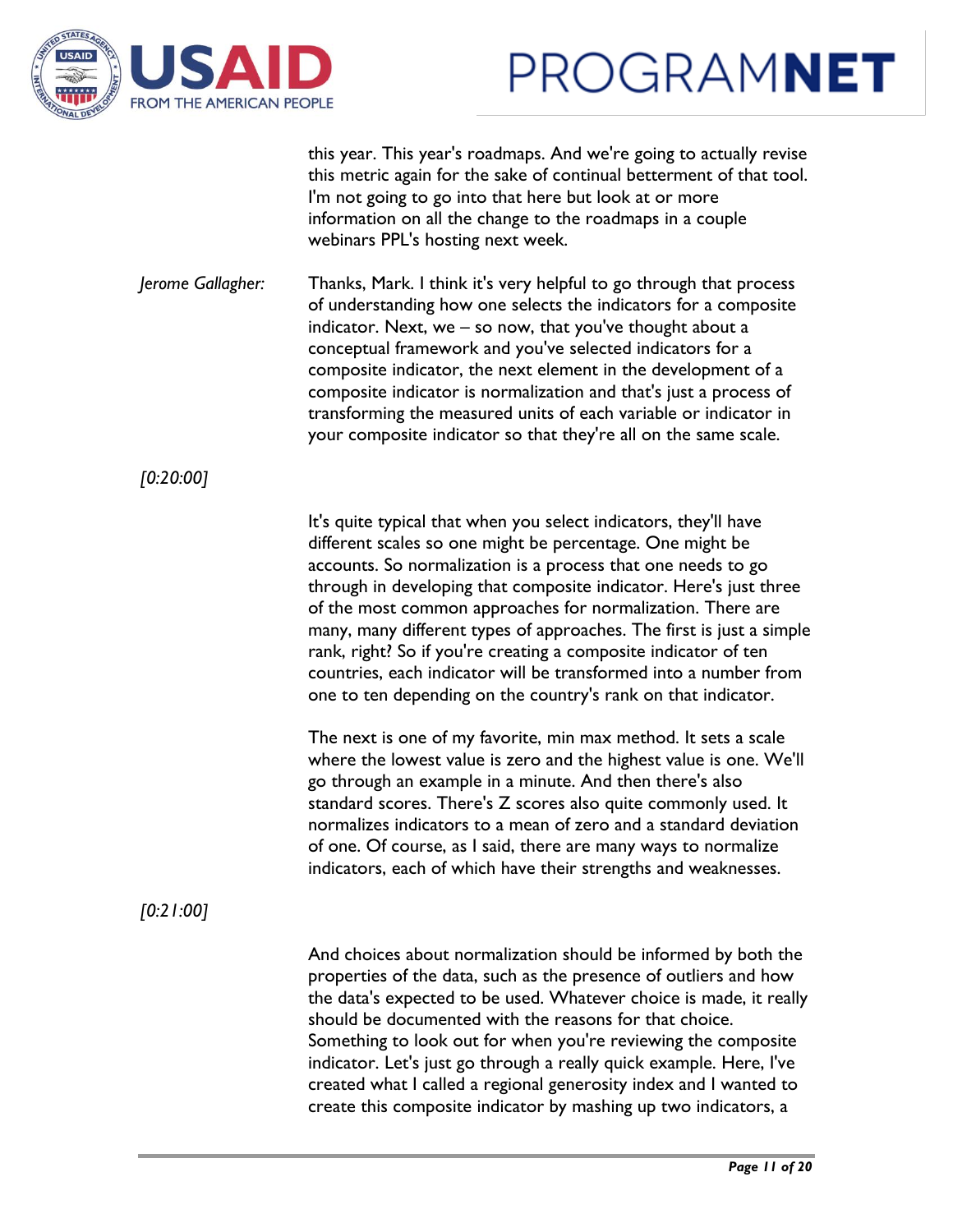



percent of the persons in each region who volunteer their time and the charitable donations per capita in each region. And you can see the regions on the left.

So let's normalize them with the min max method and we're going to focus on the East region in particular. All right. So here's our formula for the min max formula of normalization.

*[0:22:00]*

Pretty simple. If we look at the East region and our volunteer indicator, we just take the value for East. We subtract the minimum value, which is North at 5, and then we divide it by the max minus the min. So 32 minus 5 and we get a score of .33 for the east region. All right? And then I've done the same thing for all of the regions and normalized the volunteer indicator. And you can see we get scores between 0 and 1.

You could do the same thing for the charitable donation score. So in the East, we had \$119.00 per capita. Take that, we subtract the minimum, which was 53 and then divide it by the max minus the min and we get a score in the East of .15.

*[0:23:00]*

|              | And then I can do that for all of the regions. Now, I have both of<br>my indicators normalized so that they have a minimum of zero<br>and a max of one. And then, we're going to get into which is the<br>next subject, weighting in aggregation. I'll just quickly do that for<br>this composite indicator. Just simply give them equal weights.<br>Right? Add them up. Divide them. Get a mean score. So the mean<br>score for East, the index score for East is .24. And then I can do<br>the same for all the rest and I now have a composite indicator for<br>the regional generosity index. |
|--------------|---------------------------------------------------------------------------------------------------------------------------------------------------------------------------------------------------------------------------------------------------------------------------------------------------------------------------------------------------------------------------------------------------------------------------------------------------------------------------------------------------------------------------------------------------------------------------------------------------|
|              | But I was getting a little bit ahead of myself in talking about<br>weighting aggregation, so let me turn it over to Mark to talk about<br>weighting in aggregation.                                                                                                                                                                                                                                                                                                                                                                                                                               |
| Mark Skeith: | Thanks, Jerome. So weighting can be equally, if not more,<br>influential on the final results than any other step in the<br>framework.                                                                                                                                                                                                                                                                                                                                                                                                                                                            |

*[0:24:00]*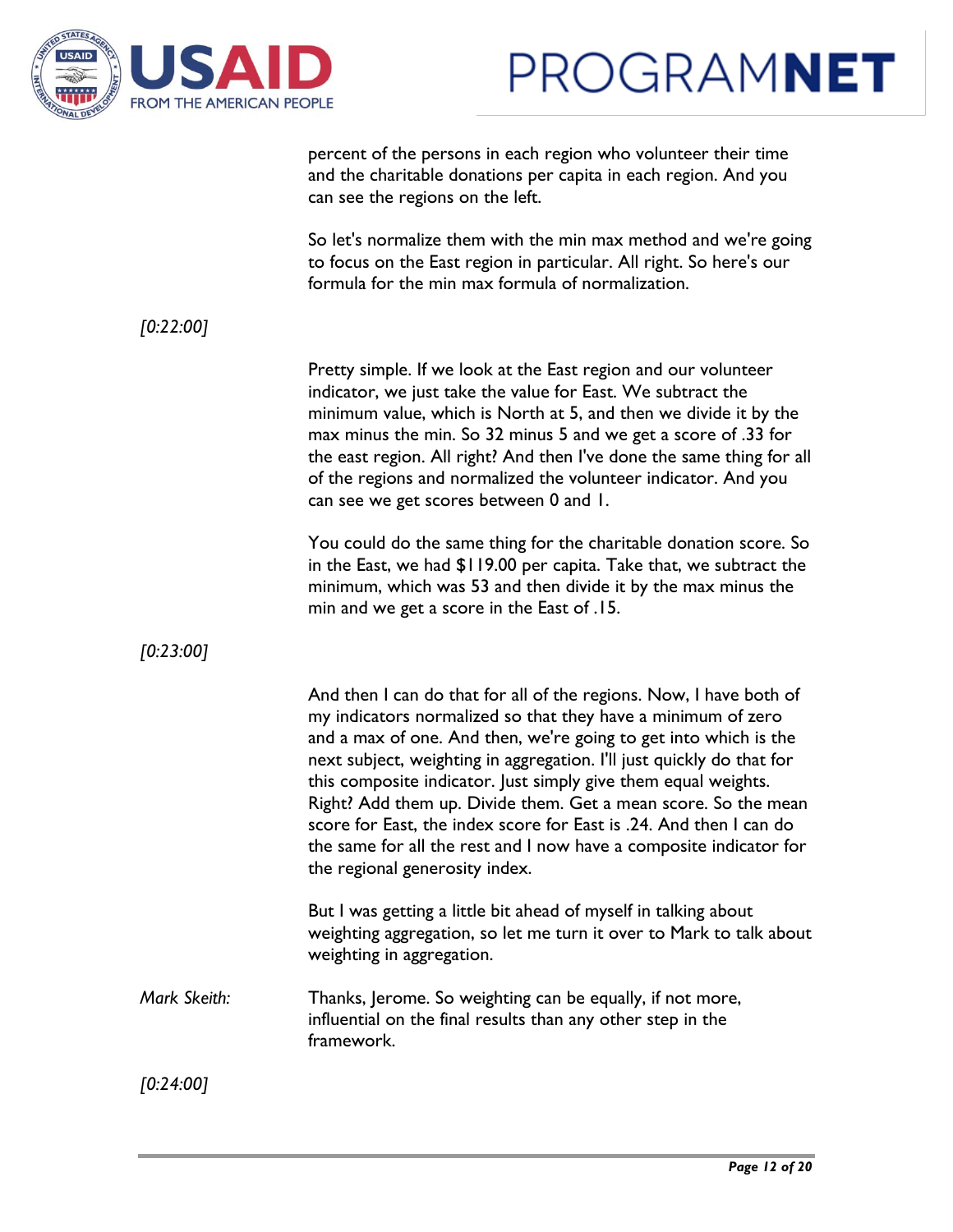



Perhaps the conceptual framework and weighting are equally as important building blocks. Generally, they're less correlated and index's ingredients are the more influential the weighting becomes. How much weight an author places on each variable can be based on the sources organization's policy imperative or development theory or the author could crowd source the decision, tapping perspectives of subject matter experts to assign weights. There are also statistical techniques that can be applied to drive weighting. There's not enough time to get into those here but you can check the resources at the end of the webinar to learn more about those are just reach out to use if you have questions.

Generally, those apply more complexity to an index even – so while improving precision, they may be decreasing accessibility in terms of users being able to understand them. One big thing I wanted to stress on the topic of weighting was that equal weighting is still a weighting decision. It's still a judgment call to say that all things matter equally for all countries worldwide.

Of course, that may not be the case. As particular variables might be important for your country and others not, some sources even allow you to assign weights on your own to the components of an index so that you can build a picture that's tailored to your context or to the decision you're trying to make. And now that interactive dashboards are easy to create, it's easy to provide this feature to users so that they can explore the index's inner workings more deeply for this reason and for many others. It's typically best to use equal weights when the conceptual model is not based on strong, evidence based.

In these cases, the index's purpose is typically, more to bring attention to an emerging issue or to spark debate over dynamics as it is for the purpose of precise measurements. So that has been the case with the journey to self-reliance country road maps. That's how those have been handled. Essentially, those are USAID defining its world view for what matters for –

*[0:26:00]*

*[0:25:00]*

what generally matters for commitment and capacity worldwide and thus would have been foolish for us to do anything more than equal weighting at this point. But we're very transparent about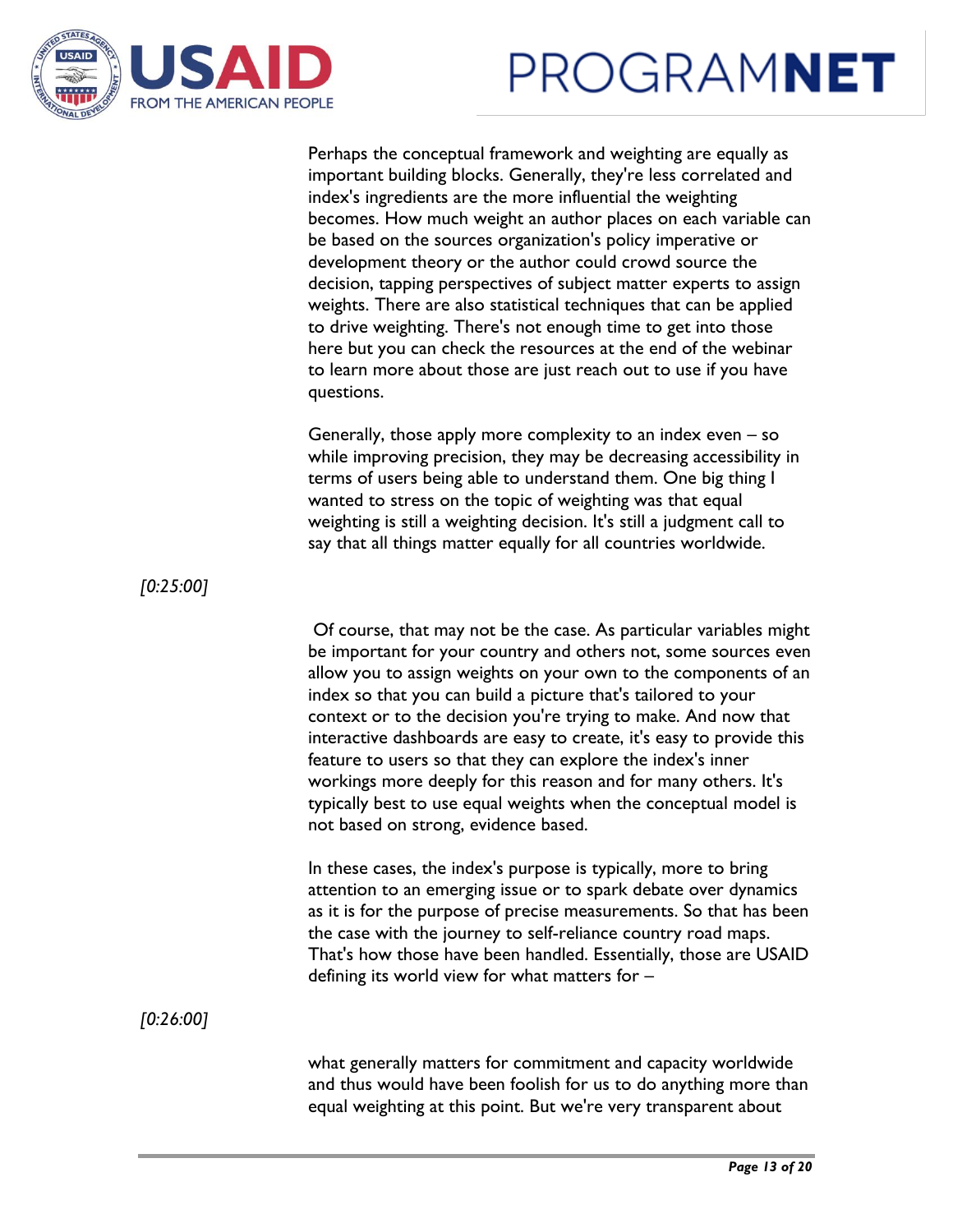



that and very transparent with this being really to center strategic thinking around those concepts and to garner reactions for what matters in countries for the sake of continual learning. And that tool will probably continue to evolve over time.

One other point on the concept of aggregation, one quick point on that one is to only aggregate up to a level that's meaningful and no further. Again, using the country road maps as an example, we don't want to go – we didn't want to go to a sort of meta selfreliance index because that wouldn't have been particularly meaningful and we wanted to center people's thinking on commitment and capacity. So you really want to go to a point that's appropriate to what you're measuring and no further. So let's take a look at a quick example using GSMA's very interesting, useful, mobile connectivity index.

### *[0:27:00]*

On this one, I wanted to bring this example to your attention to demonstrate the interaction between weighting in aggregation within the conceptual framework and how the sort of interaction between the two collectively drives how much indicators influence overall index results. So here, you can see the mobile connectivity index's four pillars. Each of those have equal weighting at 25 percent. Let's look at two of those - sorry. There we go. Let's look at two of those sub-pillars that content and services and infrastructure and the indicators that go into them.

Yeah, sorry. I'm having trouble with my slides. So if you want to know how much a given variable is influencing overall results, you need to look at the weighting scheme, the organization of the conceptual framework, and how all of those ingredients of the index are aggregated upward to reach the overall score.

### *[0:28:00]*

Here, I want to compare two indicators that are highlighted in red. The first is number of mobile apps available in the national language and the second is international internet bandwidth per internet user. When you – to understand how much the two indicators are influencing overall results, you need to take into account not only their weights which are circled here in blue, but also the weights of their respective sub pillars and pillars, also circled in blue. Taking all of that into account, you can see that mobile apps indicator accounts for five percent of the overall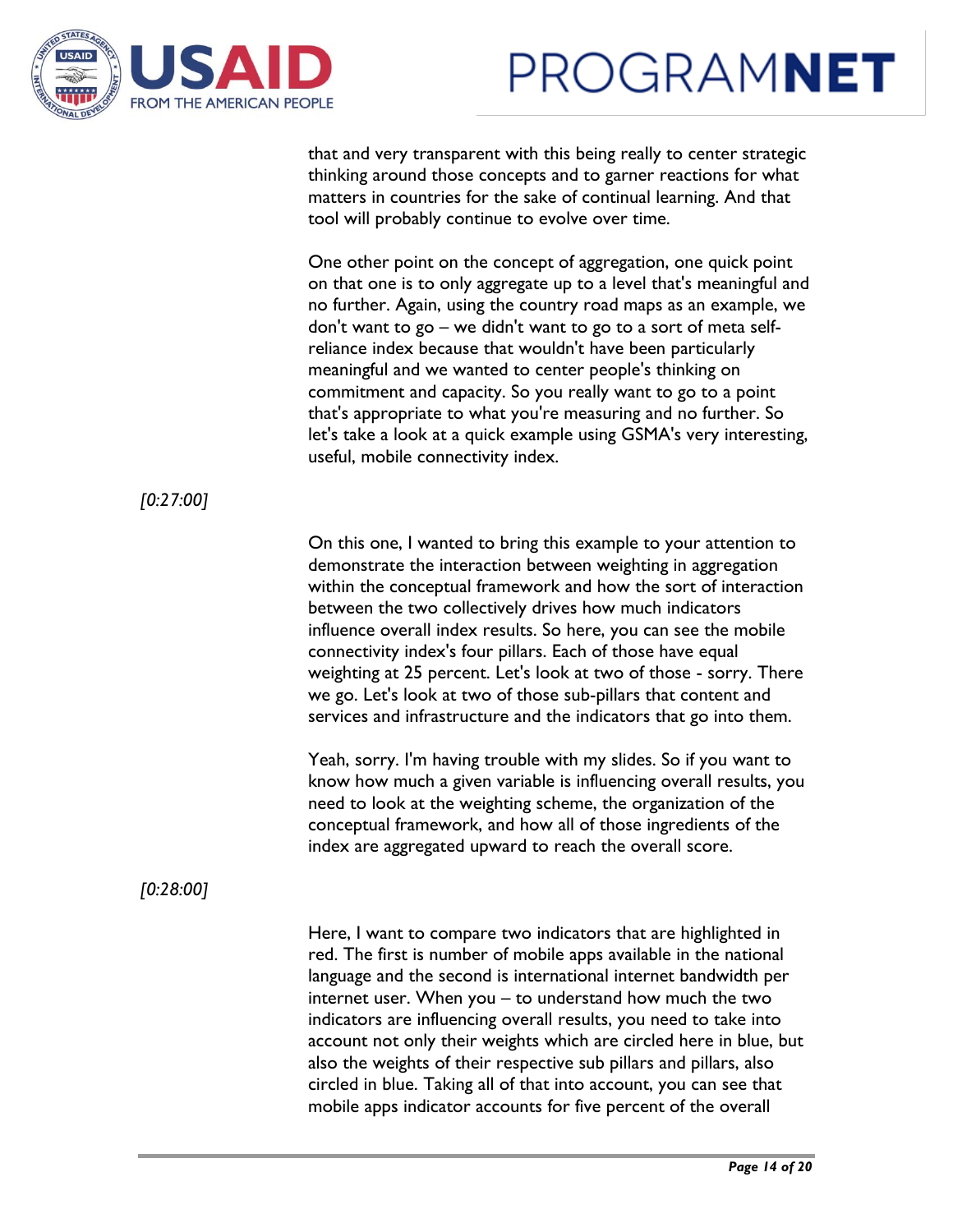



|                   | mobile connectivity index where the internet bandwidth indicator<br>accounts for only 1.5 percent of the overall results, once you run<br>all the math and do all the aggregation.                                                                                                                                                                                                                                                                                                                                                                                                                                                                                                                                        |
|-------------------|---------------------------------------------------------------------------------------------------------------------------------------------------------------------------------------------------------------------------------------------------------------------------------------------------------------------------------------------------------------------------------------------------------------------------------------------------------------------------------------------------------------------------------------------------------------------------------------------------------------------------------------------------------------------------------------------------------------------------|
|                   | So given the conceptual framework of this index and the<br>weighting that they've applied and the resulting aggregations, the<br>indicator in red atop has more than three times the effective<br>weight on the overall index results for an indicator at bottom<br>even though they look equally as prominent at quick glance.                                                                                                                                                                                                                                                                                                                                                                                           |
| Jerome Gallagher: | All right.                                                                                                                                                                                                                                                                                                                                                                                                                                                                                                                                                                                                                                                                                                                |
| [0.29:00]         |                                                                                                                                                                                                                                                                                                                                                                                                                                                                                                                                                                                                                                                                                                                           |
|                   | So we've gone through conceptual framework, selecting<br>indicators, weight - normalization, weighting, aggregation. Last<br>element that we want to talk about is visualization.                                                                                                                                                                                                                                                                                                                                                                                                                                                                                                                                         |
| Mark Skeith:      | Thank you, Jerome. I'm glad – really wanted to cover this as well<br>because it's a topic that's often overlooked but when you talk<br>about garnering attention to your index or driving how users<br>interpret results, visualization is very, very important building<br>block in that composite index. It's a very important step. The<br>manner in which data are presented can encourage various types<br>of comparison points. They can help bring out the story<br>underlying the data. You can use visualization as a tool to steer<br>users in how they interpret the results and can make the results<br>more accessible and obviously, if you have compelling visuals, you<br>can draw interest to your data. |
|                   | We could do a whole webinar on this topic in and of itself but<br>generally, we want visualizations to be clean, clear, and<br>aesthetically pleasing.                                                                                                                                                                                                                                                                                                                                                                                                                                                                                                                                                                    |
| [0:30:00]         |                                                                                                                                                                                                                                                                                                                                                                                                                                                                                                                                                                                                                                                                                                                           |
|                   | You want to ensure users can interpret what is being depicted<br>while minimizing so called noise and clutter in its presentation.<br>You want to remove anything that isn't necessary and you can<br>always drop caveats and disclaimers to the bottom because if<br>people are really interested in getting into the weeds, they will get<br>into the weeds. This visual at right shows some of the many<br>visualization ideas you can find at a very useful resource called<br>Data Vis project. It's a website linked at the end of the webinar. If<br>done well, eye popping visuals can be advantageous to captivate an                                                                                            |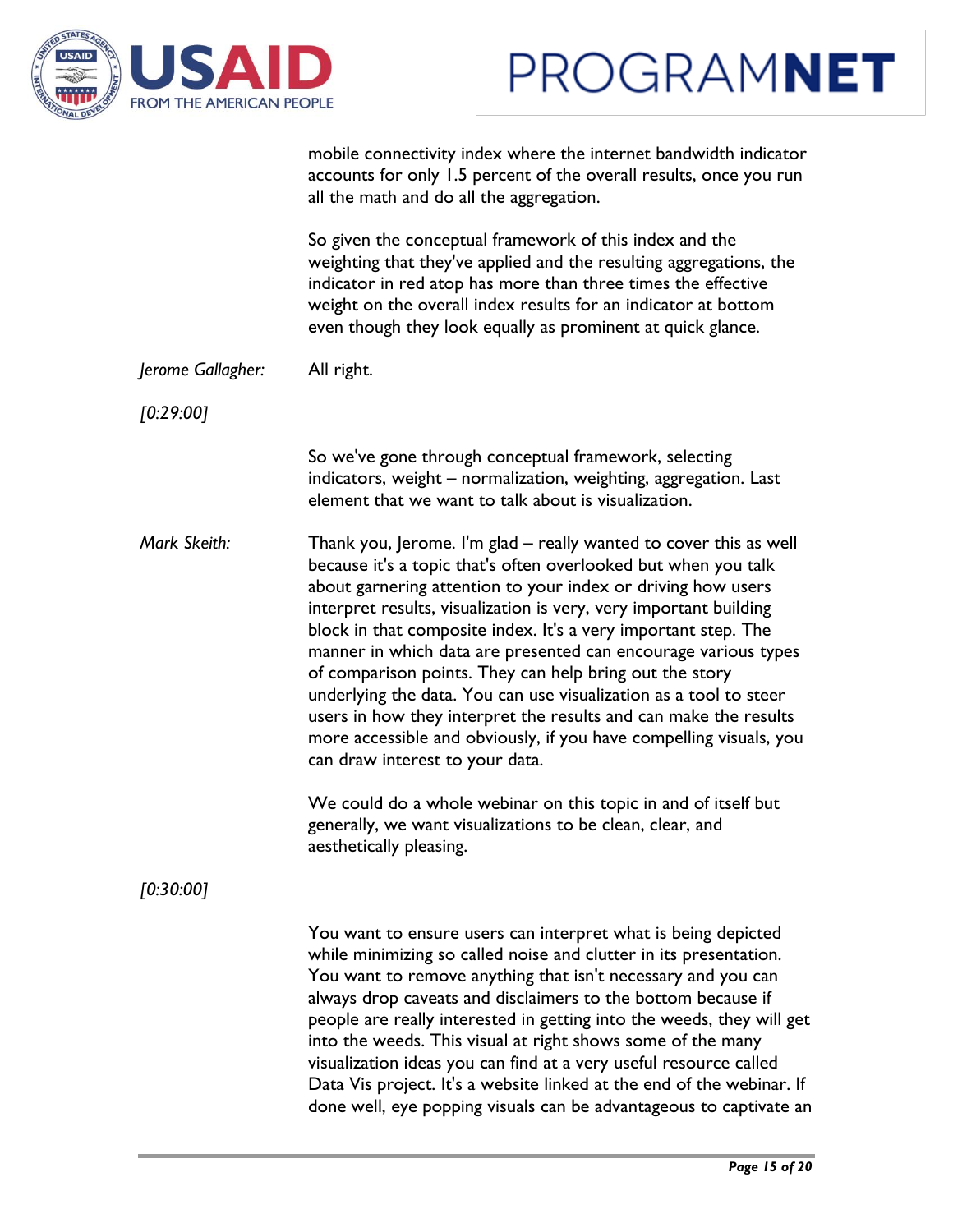



audience and provide insights to users but I also would caution you can also go too far offering something that looks fantastic visually but really provides no analytical value and may confuse people that aren't data experts.

So let's look at an example here. Going back to our Frazier versus Heritage index of economic freedom example, this slide is showing their overall results as they present in their most recent reports. Let's see how each organization depicts its overall index results visually and how that influences how users might interpret the results.

*[0:31:00]*

Again, as we saw before with the framework, conceptual framework, at first glance, these two resources look quite similar but there are some key differences in the presentation that will influence user interpretation. First and most obvious, Frazier at left is encouraging comparison of your country of interest to the rest of the world while Heritage is encouraging regional comparisons. Second, the two sources bucket countries into categories differently.

Frazier is using a math based approach, splitting countries into four quartile groupings whereas Heritage splits countries into five groups based on seemingly arbitrary score cut offs that they feel are appropriate, which, of course, is fine, if they made those decisions in a reasonable manner. But this decision can lead to fairly different interpretation of the results. Looking specifically to East and Central African, you can see a fairly different picture between the two sources. Kenya looks more like Tanzania in Frazier's version but more like Ethiopia is Heritage's version. You also lose a lot of variation because of the colors that they've chosen and the groupings.

*[0:32:00]*

You lose a lot of variation across much of Central Africa in Frazier's version, whereas in Heritage's version, it really highlights the Chad, Sudan, Central African Republic, and Republic of Congo are particularly concerning. And these differences in how the results are being interpreted might has as much to do or more to do with the visualization decisions as it does actually meaningful differences in the results. So you really have to dig into the data to determine precisely what's going on here and when you're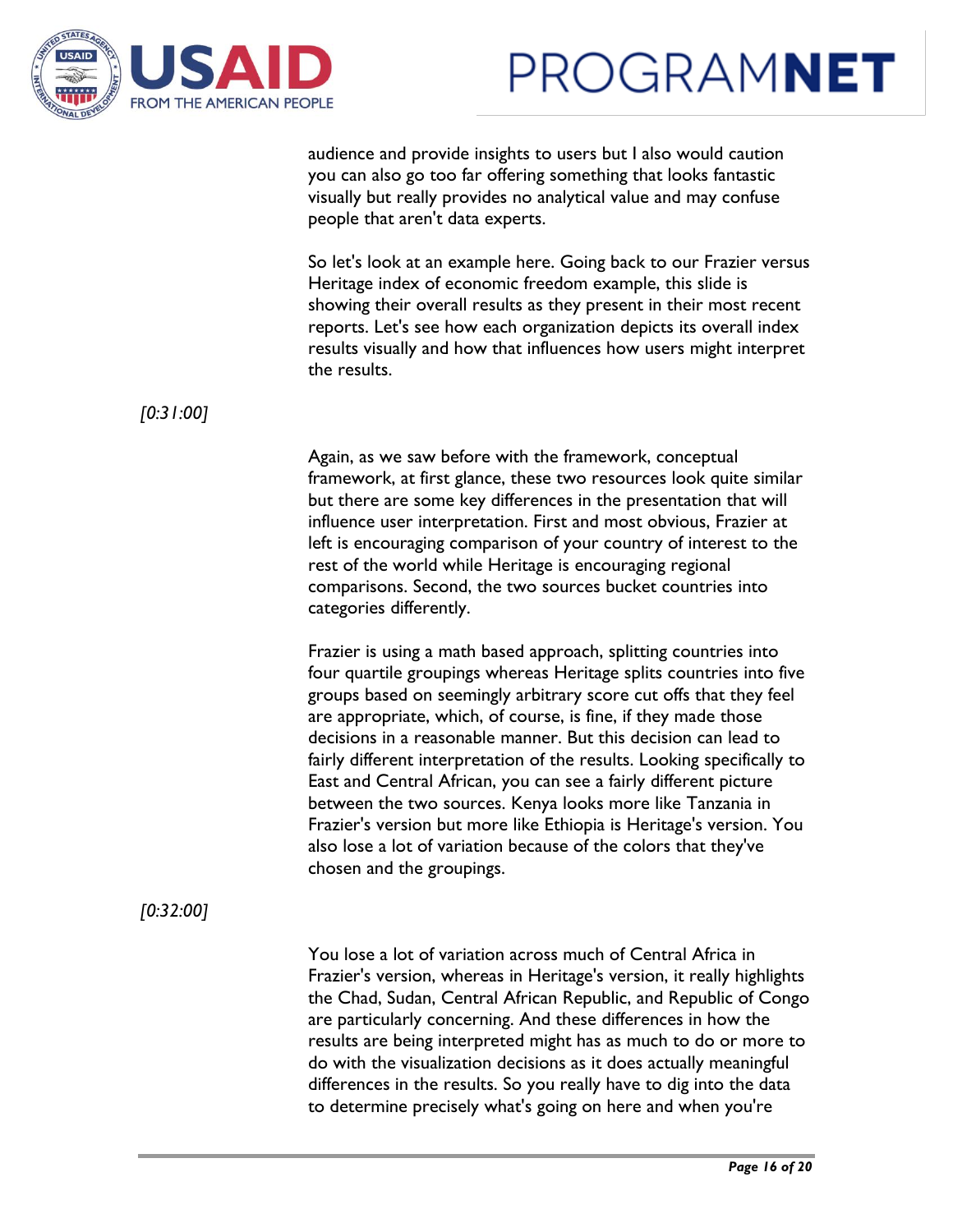



making a visual, being conscious of how users may convey and garner takeaways from your visual.

Even something as seemingly minor as using white book country border as heritage does helps differentiate between countries and improve readability whereas Frazier does not. All right. We're going to skip the second vis for the sake of time here so we can save room for Q&A. I'll hand it over to Jerome now to show you a really, really useful resource that as you're assessing an index and its components.

*Jerome Gallagher:* Yeah. So thanks, Mark. We've talked about the different elements of developing a composite indicator.

*[0:33:00]*

And most of us in our jobs at USAID won't actually be creating composite indicators but I hope that understanding some of these elements of composite indicators can make us better consumers of composite indicators. And many of us will need to review composite indicators perhaps as CORs of an implementing partner who creates a composite indicator or as MEL specialists who are looking for third party indicators to help us in monitoring our country context. So to that end, we developed a little checklist of sorts to help with reviewing a composite indicator.

It's in the file share box that you'll see at the end of our presentation. It's about – it's mostly about just identifying the topic that you want to think about and consider when reviewing a composite indicator. And of course, one of the main topics that the checklist touches on that we haven't really talked about is tradeoffs.

*[0:34:00]*

Developers of composite indicators need to balance different tradeoffs. So it's something for reviewers to think about as well. So let's just go through a couple of the tradeoffs mentioned in that checklist.

*Mark Skeith:* Thanks, Jerome. As I mentioned at the beginning of the presentation, it's very important for every index to be designed for its purpose and audience and as such, there's no right or wrong way to construct an index. This fit for purpose principle should guide each decision throughout construction and these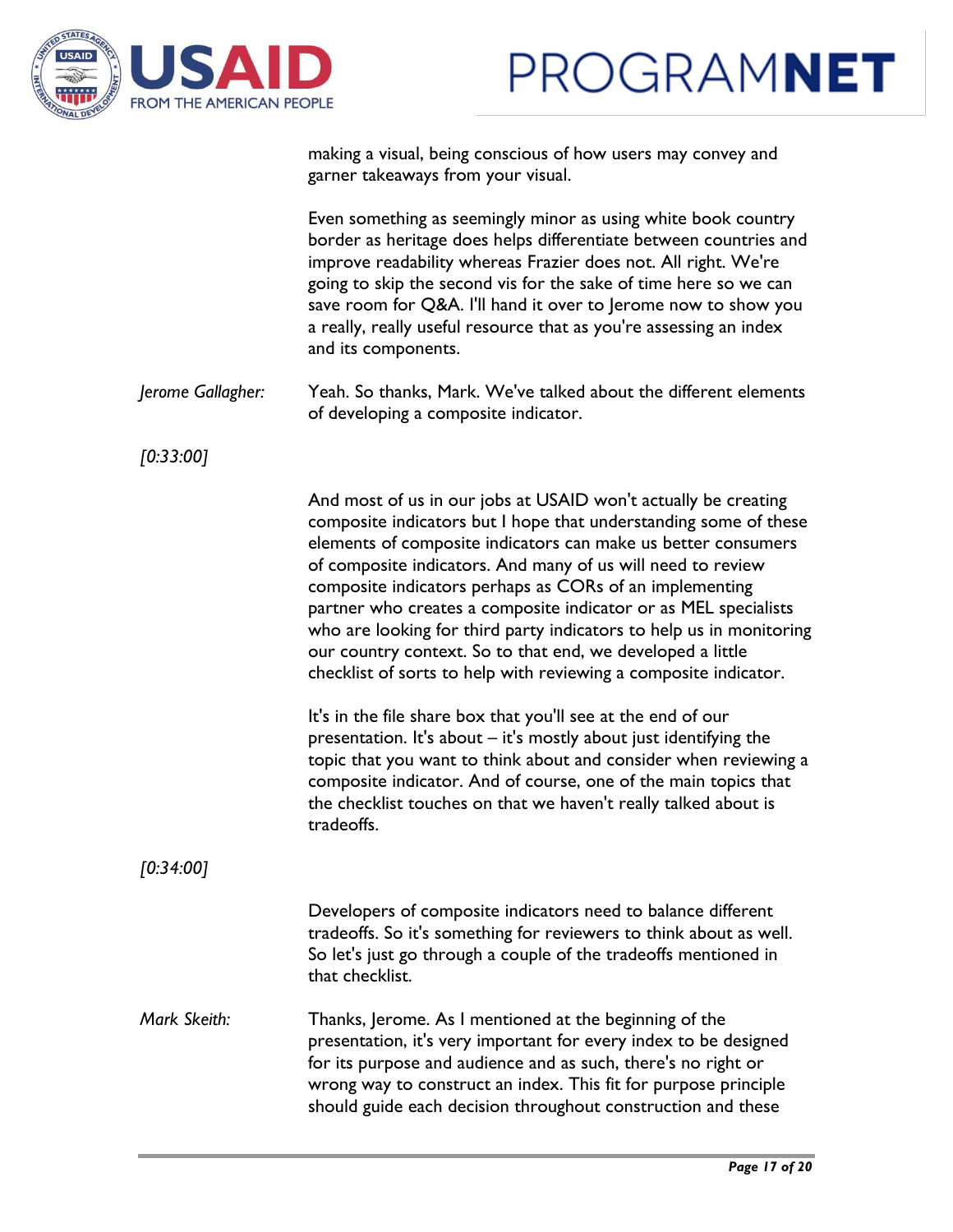



tradeoffs have great bearing on the internal validity of an index and its policy relevance. And it's really up to the craftmanship of the author as to whether there's real value and credibility and validity in the resulting data.

Whether the author is aiming to gauge human development worldwide or measuring something like crop field productivity across districts for an activity, there are some common tradeoffs that they face and these tradeoffs are by no means inevitable but they are frequently in play. One key tradeoff is between simplicity and complexity.

*[0:35:00]*

There's always an inherent tendency toward complexity to capture all that matters, to maximize accuracy relevance and even stakeholder buy in to ensure that everyone's interest and priorities are reflected. Yet, there's also a very real practical need for simplicity so that the index and its ingredients are easily understood and accessible. Top level accessibility is really invaluable for a complex index as most user will probably not explore beyond the top level structure. So a user who can easily understand the overall structure and the quote on quote ingredients of an index will feel oriented and more prepared to buy in.

But the more complicated you make the structure for the sake of analytical rigor, the more difficult it will be to communicate what goes into it. So that's the tradeoff that has to be made there depending on your user base and what it's measuring. One example is the fragile states index and that's from the fund for peace. And to achieve what they feel are credible results, they end up factoring so many data points and conducting a really complex content analysis.

*[0:36:00]*

And this may simply be necessary to get at the really complex content of fragility but as a result, we can't see the math behind the scores and it's impossible to know what is driving the results and how that content analysis is really conducted when you get into the sort of mechanics of it. Some analysts, as a result, aren't comfortable using what is essentially, a mythological black box. Although, I personally, still think it's a very useful tool and the results have seemed credible with everyone I presented them to.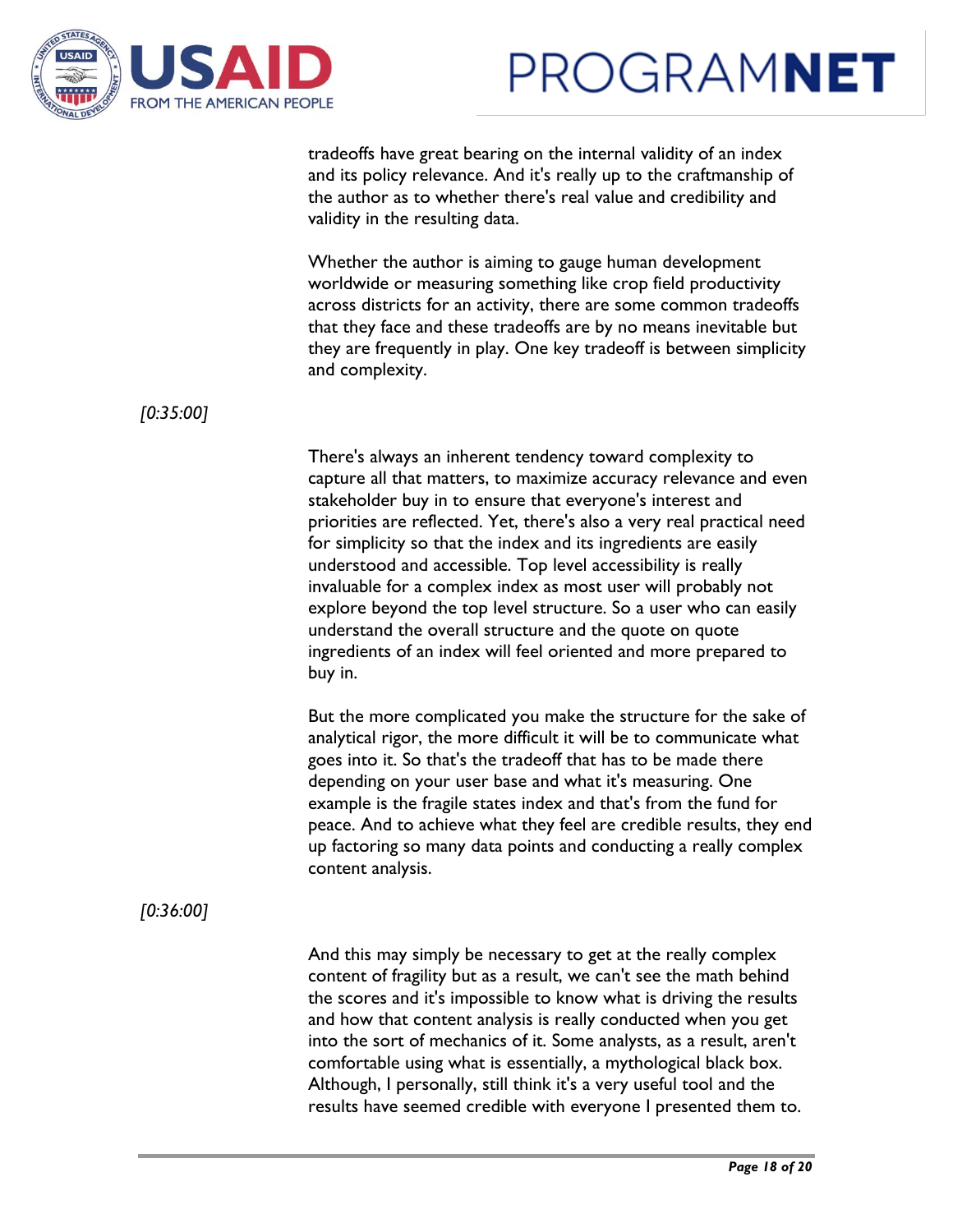



Another important tradeoff is between continuity and relevance. An index builder's understanding of an issue may evolve over time as I'm sure it will with us with the self-reliance concepts where new valuable data may become available that wasn't previously. This author has been faced with the decision as to whether they want to revamp the index's design to quote-unquote, remain with the times, or stick with their current approach that is familiar to users and allows for historical trend analysis. It's kinda hard to sum up which one to prioritize.

*[0:37:00]*

Obviously, it's going to depend on each case but I will say that while it has its downside, change generally can add credibility and typically makes for a better index in the long run. One good example is the World Bank's well-known doing business index. Following many years of critique, the bank ended up undertaking some substantial revamping to their methodology over the past five years or so. But now, as a result, comparability across years, especially to result before 2015 is not really advisable anymore.

The last tradeoff I want to talk about here is between coverage and precision. Precision in measurement often comes with substantial LOE as any M&E specialist on the line knows. This is especially true for indicators gauging things like institutional capacity or listed activities. So for a country level index, this often means that some of the more meaningful rigorous measures that could feed into an index do not have strong coverage over time or across countries. The index builders are often faced with a decision between a strong metric covering less countries or time versus a less relevant measure, perhaps even a proxy measure that offers greater coverage across countries than over time.

*[0:38:00]*

One good example is the World Justice Project's Rule of Law Index. It offers a much more impressive mythology, in my opinion, than the World Bank's world governance indicators for in terms of collecting on the ground data in each country and how it's measuring the issues of rule of law. They draw on substantial public polling in each country, annex for questionnaire data in each country. But as a result, world justice project is only currently able to cover 126 countries, although that's quickly